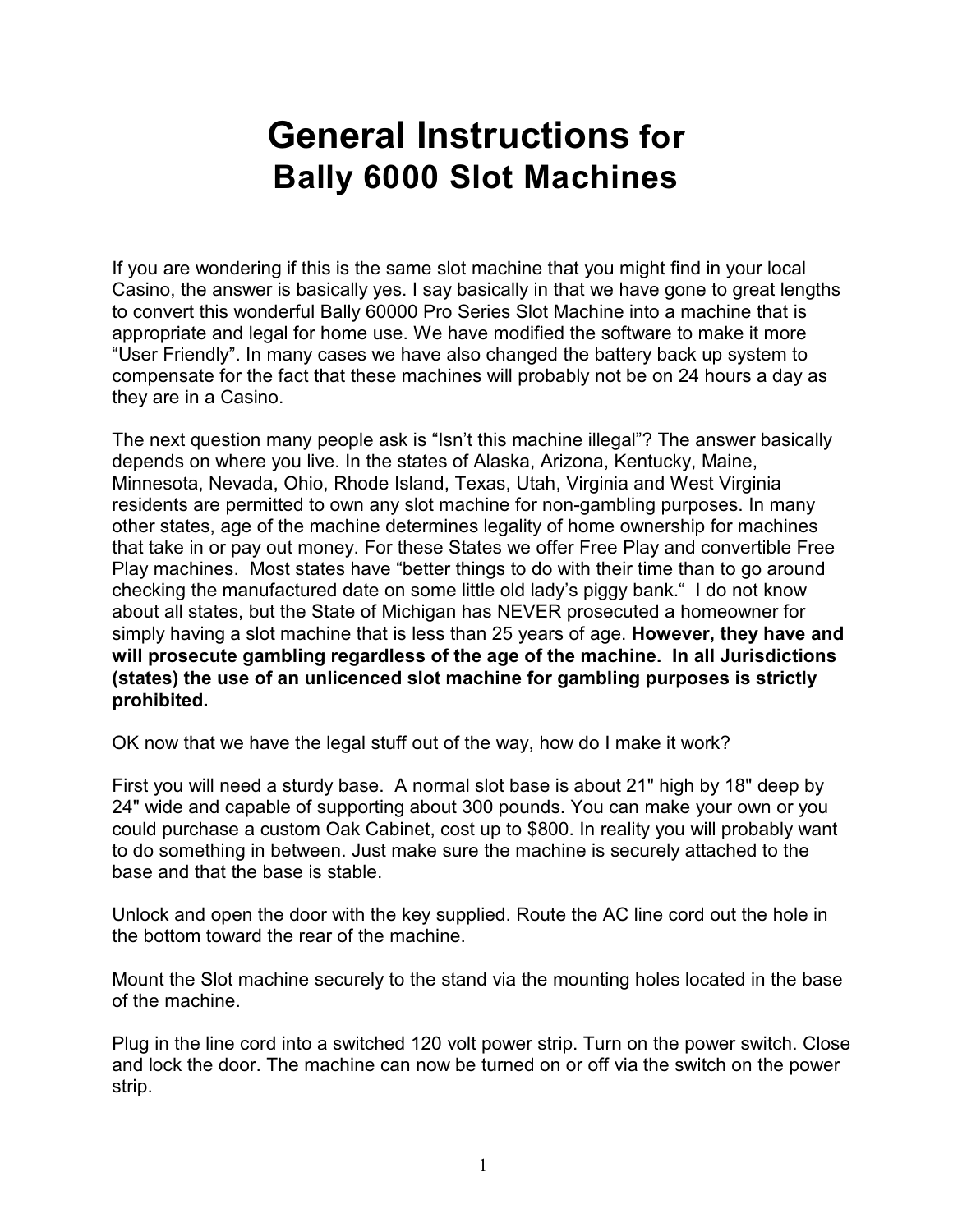Once turned on the reels will spin slowly and the "Insert coin" light will light. You can then either insert a bill onto the bill head or press the free play button if installed. If you press the free play button It will sound like a coin has dropped and the "Spin" button will light. At this point either pull the handle or push the "Spin" button. The machine will then play exactly like a casino slot except it has no physical pay out. If you insert a dollar bill into the bill head the machine will give you between 1 and 100 credits depending on how you have it set up. (factory setting is 4 per dollar) You can then hit the bet button or the Max Bet button. Enjoy!

#### **Maintenance**

Bally Pro Series slot machines are exceptionally reliable which makes them Ideal for home use, but home use is quite different than Casino use. The most common problem encountered with Bally Pro series slot machines used for home use is error code 81 , Low Battery. This is not due to any defect in the design of the machine, but from the fact that it was designed to be on 24 hours a day. Certain accounting data, such as the number of coins played, outcome of the last several games etc. are required to be saved even if power is removed. Power is not normally off for more than a few minutes or days at most in a casino, but in a home it is a different situation. Power is turned off for days, weeks or even months. All this time the onboard battery has to supply power to the "CMOS" that holds all the data. Frequently it dies and has to be replaced. This battery is normally a 3.6v Lithium battery designed for a very long shelf life. (Normally about 7 to 9 years) Unfortunately it is somewhat expensive, about \$10,has to be soldered in, and lasts only about a year or two in home use. To remedy this we have come up with a special battery kit that uses low cost AA alkaline batteries in place of the lithium Battery. Your machine already has this modification. Replacing the batteries is fairly simple.

- 1. Open Main door
- 2. Turn off power and unplug the machine.
- 3. Pull out the CPU tray located under the Reel Shelf.
- 4. Remove the old batteries .
- 5. Insert fresh Alkaline Batteries as indicated in the holder. Do not use rechargeable batteries as the will not work.
- 6. You will now have to do a "Hard Reset" to load the default data into the "CMOS".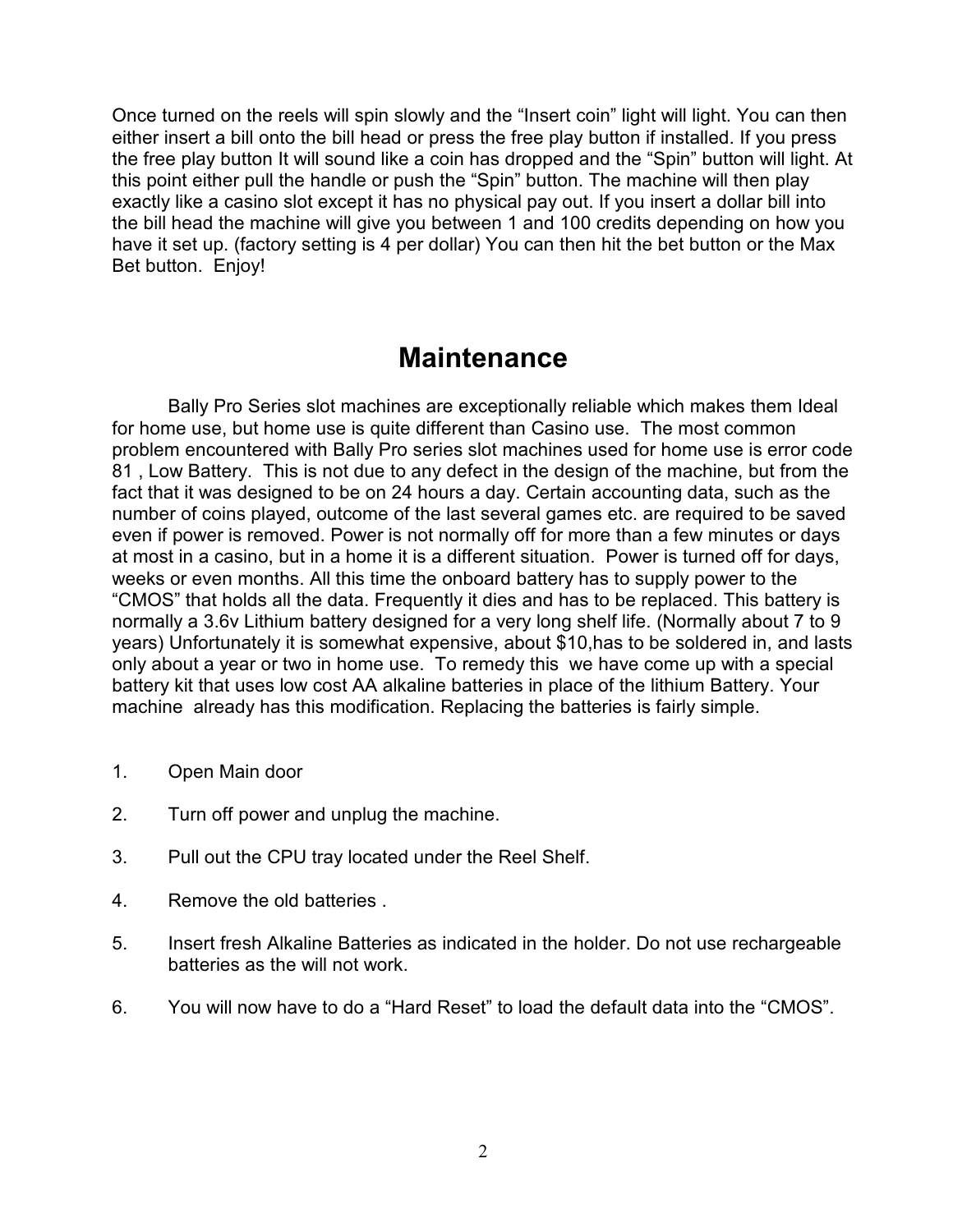## **Performing a Hard Reset**

On occasion you will have to do a "Hard Reset" to load the default data into the "CMOS". This is required any time you replace the battery or change dip switch set options. Fortunately Rec Room Specialties Pro Series slots have software designed for home use and therefore do not require special reset chips. Simply follow these instructions.

#### **Hard Reset Instructions for Bally Pro Series 6000**

- 1. Turn off the power.
- 2. If you have not already removed the CPU tray, remove it and hold it with the front towards you.
- 3. Locate the DIP switch DS1 . It will be located on the Left edge in the center.
- 4. Turn ON Switch 8 on DS1. Switch 8 is the section closest to JW5. ON is to the right (center of the board).
- 5. Reinstall the CPU Tray
- 6. Push and hold the test and pseudo coin buttons on the front of the CPU Tray.
- 7. While holding both buttons, turn on the power.
- 8. Continue holding the buttons. The display on the front of the machine will show CHC then CLC and then all the lights will start flashing. When the lights start flashing you can let go of the buttons. This is also a good time to check for burned out or missing or missing light bulbs.
- 9. Turn off the power, remove the CPU Tray, Turn OFF Switch 8 on DS1 and reinstall the CPU Tray.
- 10. Turn on the power. The reels will start to slowly turn and align to the "Zero" position. This may be followed by a short series of "bumps" of the reels which are part of a dynamic tuning algorithm. Once the bumps stop the machine will enter a date and time setting mode. You can set the time and date by following the instructions on page 2-12 of the service manual or you can simply press the far left (change) button and the machine will be ready to play.

## **Trouble Shooting**

From time to time it is possible that your machine will stop working for a reason unknown to you. Unknown to you but not necessarily unknown to your machine. When an error or "Fault" occurs, the machine will stop play and indicate the nature of the fault via a code shown on the front door. The following is a listing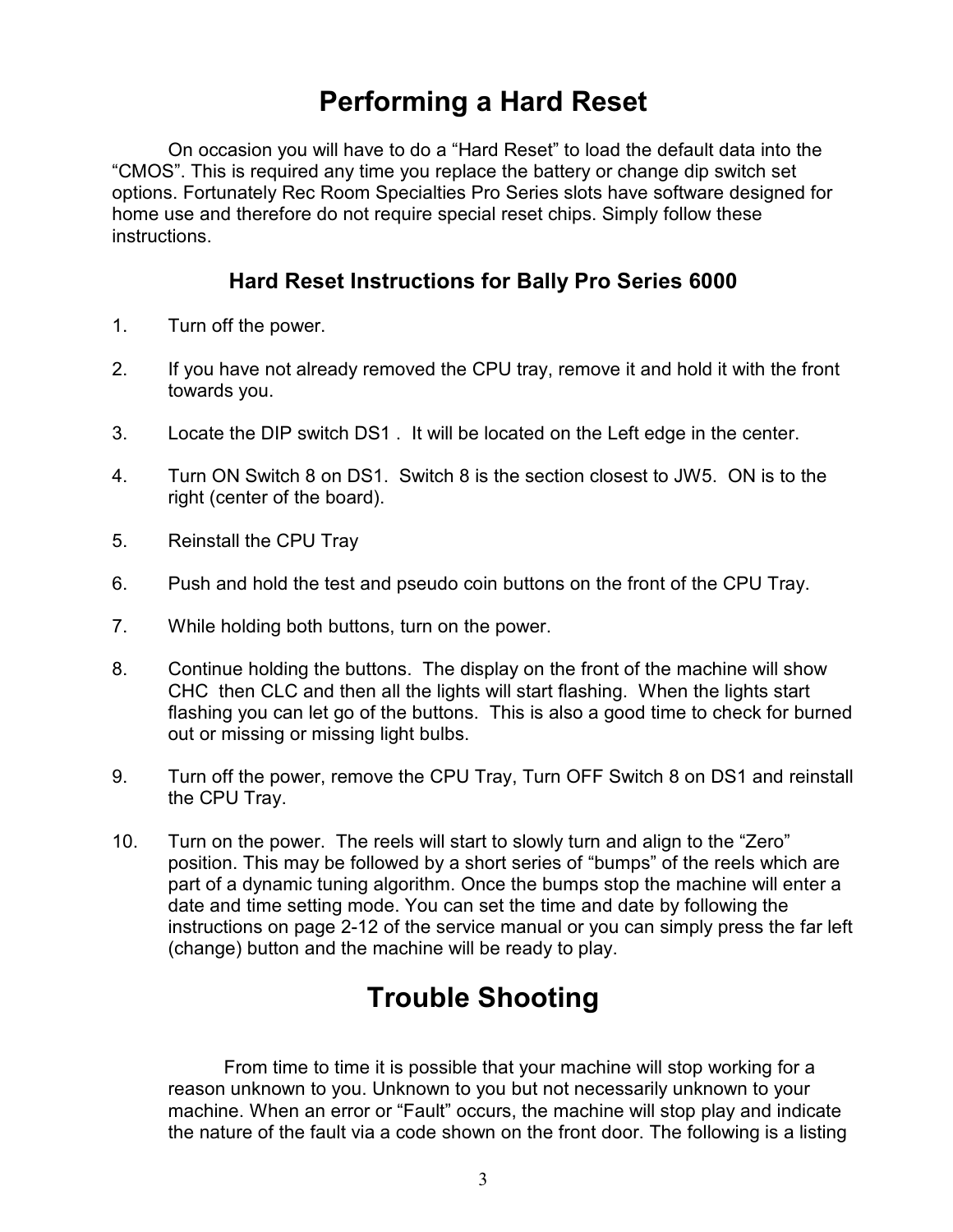|  | of the more common codes and their meaning. |  |  |  |
|--|---------------------------------------------|--|--|--|
|  | <b>Bally S6000 Exception Codes</b>          |  |  |  |

| Code    | <b>Description</b>              |  |  |  |
|---------|---------------------------------|--|--|--|
| 20      | Coin in Jam                     |  |  |  |
| 21      | Inappropriate Coin In           |  |  |  |
| 22      | <b>Invalid Coin</b>             |  |  |  |
| 24      | <b>Coin Reverse</b>             |  |  |  |
| 30      | Hopper Overpay                  |  |  |  |
| 31      | Hopper Coin-Out Jam             |  |  |  |
| 32      | <b>Hopper Empty</b>             |  |  |  |
| 33      | <b>Reset During Pay Out</b>     |  |  |  |
| 41      | Reel #1 Improper Spin           |  |  |  |
| 42      | Reel #2 Improper Spin           |  |  |  |
| 43      | Reel #3 Improper Spin           |  |  |  |
| 44      | Reel #4 Improper Spin           |  |  |  |
| 50      | <b>Front Door Open</b>          |  |  |  |
| 51      | Drop Door Open                  |  |  |  |
| 52      | <b>Stacker Access Door Open</b> |  |  |  |
| 70      | Door Open During Reel Spin      |  |  |  |
| 71      | Reel #1 Movement                |  |  |  |
| 72      | Reel #2 Movement                |  |  |  |
| 73      | Reel #3 Movement                |  |  |  |
| 74      | Reel #4 Movement                |  |  |  |
| 80      | <b>ROM Checksum Error</b>       |  |  |  |
| 81      | <b>Battery Voltage Low</b>      |  |  |  |
| 83      | Safe RAM Error                  |  |  |  |
| No Code | Possibly the main power supply  |  |  |  |

Error codes starting with a "2" Refer to coin entry problems. A coin jam or something of that nature. To clear the code open the main door, clear the coin jam then close the front door. Closing the front door does a reset. Some times you will get an error 24 for no apparent reason. This is normally caused by a dirty prism located in back of the little green board directly below the coin comparitor. Note: Coinless machines do not have the green board or comparitor.

Error codes starting with a "3" refer to Hopper problems. Never unplug any component unless the power is turned **OFF**. This especially applies to the Hopper and CPU Board. The most common reason for a 3x code is insufficient coins in the hopper during a cash out. Also if you attempt to run the machine without a hopper or hopper simulator properly installed, you will get a code 31. Free Play and "Dino" (Dollars In, Nothing Out) machines do not have hoppers.

"40" series error codes are fairly rare but can result from an unplugged reel, an object or wire binding one of the reels, dirt blocking an optical sensor or a reel not tuned to the CPU Board. Clean the reel optics and preform a hard reset to correct. If this does not correct the problem, interchange the offending reel with one of the other reels and determine if the fault remains with the reel or with the position. If the trouble persists and